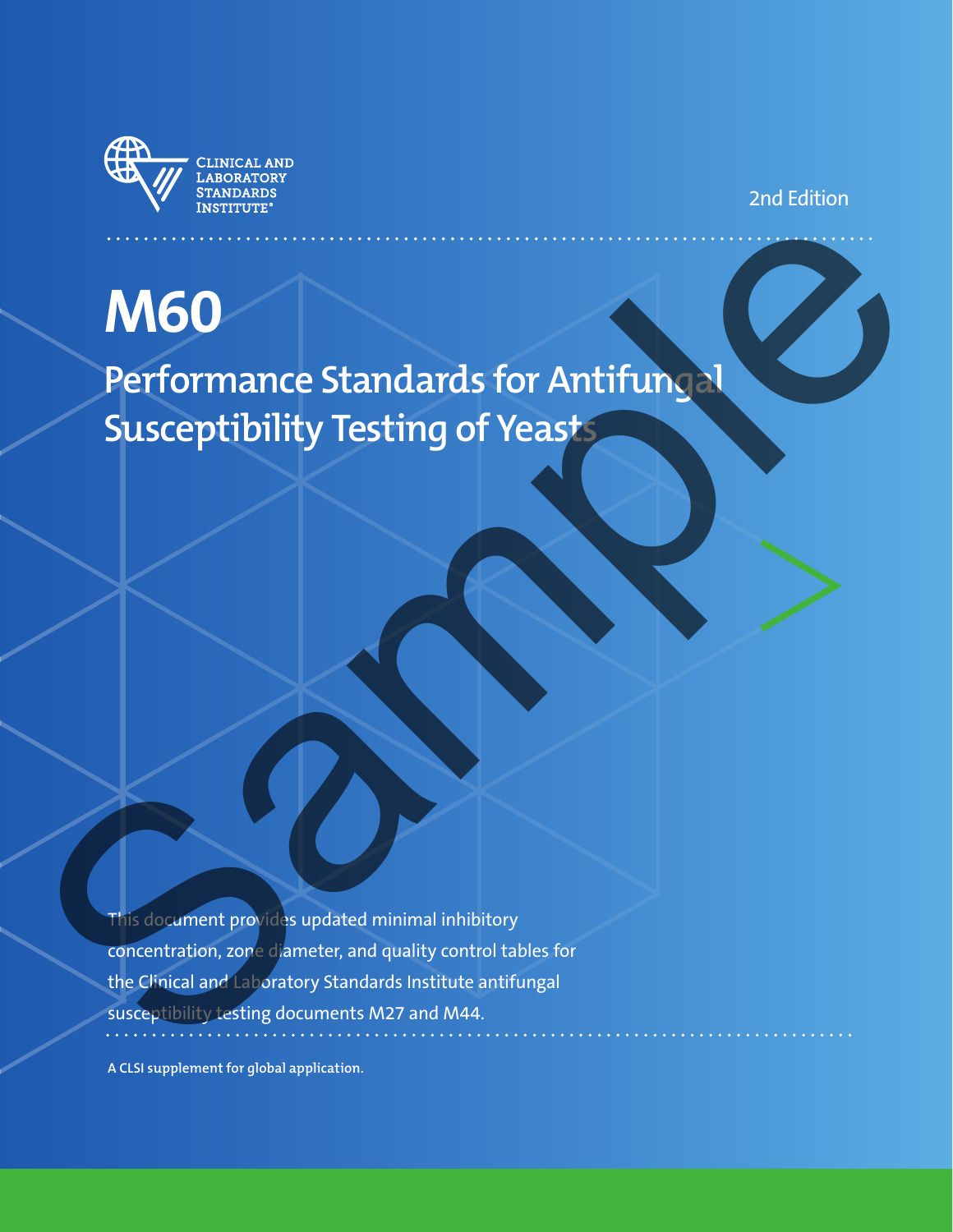# Performance Standards for Antifungal Susceptibility Testing of Yeasts

Gary W. Procop, MD, MS Philippe J. Dufresne, PhD, RMCCM Elizabeth Berkow, PhD Jeff Fuller, PhD, FCCM, D(ABMM) Kimberly E. Hanson, MD, MHS Nicole M. Holliday, BA

David H. Pincus, MS, RM/SM(NRCM), SM(ASCP) Audrey N. Schuetz, MD, MPH, D(ABMM) Paul E. Verweij, MD, FECMM Nathan P. Wiederhold, PharmD Adrian M. Zelazny, PhD, D(ABMM)

#### **Abstract**

Clinical and Laboratory Standards Institute document M60<sup>-Perf</sup>ormance Standards for Antifungal Susceptibility Testing of Yeasts includes minimal inhibitory concentration, zone diameter, and quality control tables developed following the guidance in CLSI documents M27<sup>1</sup> and M44.<sup>2</sup> The data in the tables are valid only when the methodologies in CLSI documents M27<sup>1</sup> and M44<sup>2</sup> are followed. Users should replace previously published tables with these new tables. Changes in the tables since the previous edition appear in boldface type.

Clinical and Laboratory Standards Institute (CLSI). *Performance Standards for Antifungal Susceptibility Testing of Yeasts.* 2nd ed. CLSI supplement M60 (ISBN 978-1-68440-082-9 [Print]; ISBN 978-1-68440-083-6 [Electronic]). Clinical and Laboratory Standards Institute, 950 West Valley Road, Suite 2500, Wayne, Pennsylvania 19087 USA, 2020.

The Clinical and Laboratory Standards Institute consensus process, which is the mechanism for moving a document through two or more levels of review by the health care community, is an ongoing process. Users should expect revised editions of any given document. Because rapid changes in technology may affect the procedures, methods, and protocols in a standard or guideline, users should replace outdated editions with the current editions of CLSI documents. Current editions are listed in the CLSI catalog and posted on our website at www.clsi.org. If you or your organization is not a member and would like to become one, or to request a copy of the catalog, contact us at: Telephone: +1.610.688.0100; Fax: +1.610.688.0700; E-Mail: customerservice@clsi.org; Website: www.clsi.org. Car W. Process, PhD, EMCCM<br>
Bulliness, D. D. Horstein, PhD, EMCCM<br>
Elizabeth Britannich (S. P. Monters, M. P. C. P. Monters, M. P. C. P. Monters, M. P. C. P. Monters, M. P. C. P. Monters, M. P. C. P. Monters, M. P. C. P. M



**CLINICAL AND LABORATORY STANDARDS INSTITUTE®**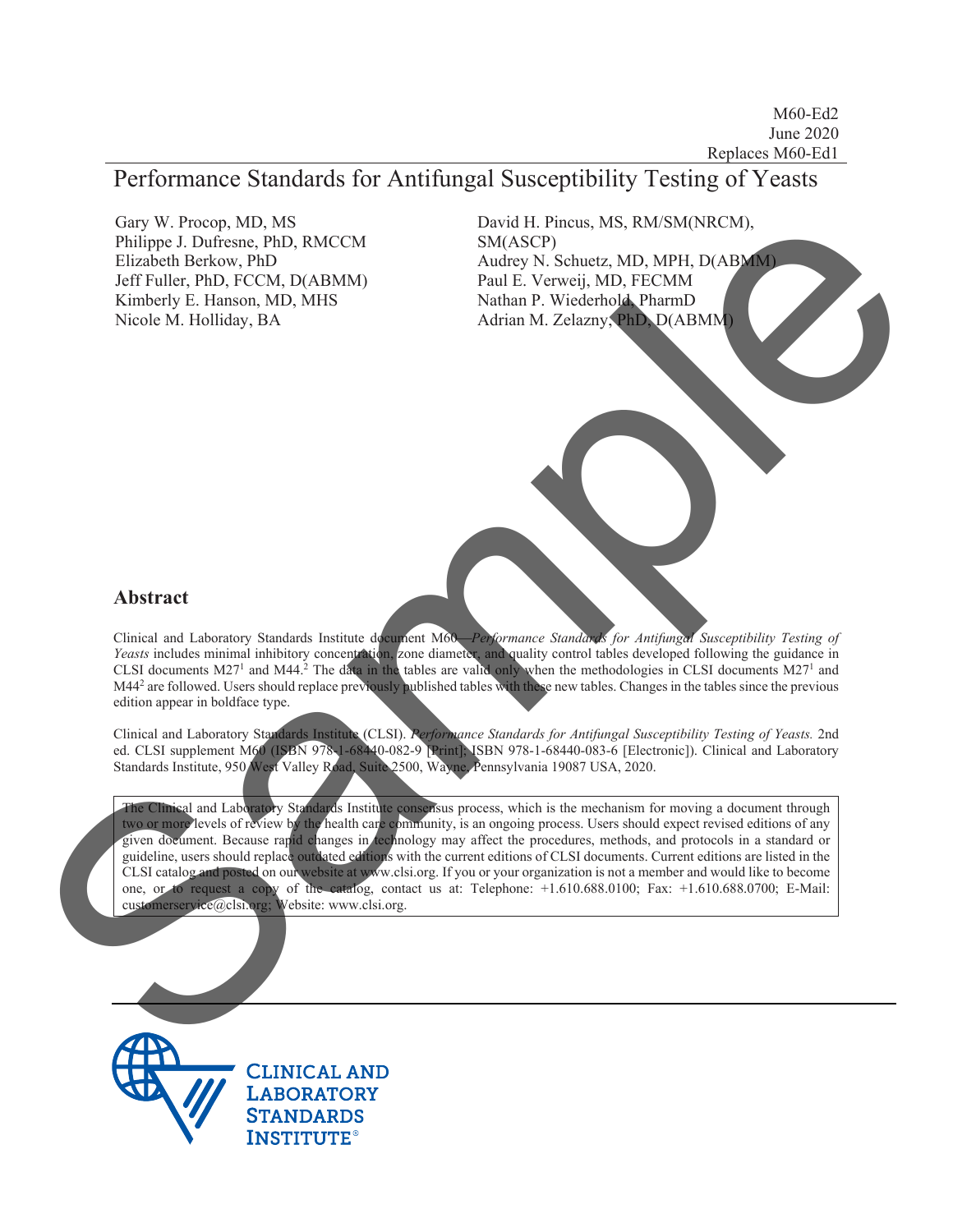Copyright ©2020 Clinical and Laboratory Standards Institute. Except as stated below, any reproduction of content from a CLSI copyrighted standard, guideline, companion product, or other material requires express written consent from CLSI. All rights reserved. Interested parties may send permission requests to permissions@clsi.org.

CLSI hereby grants permission to each individual member or purchaser to make a single reproduction of this publication for use in its laboratory procedures manual at a single site. To request permission to use this publication in any other manner, e-mail permissions $@clsi.org$ . the publication in any other manner, e-mail permusicanized air and the Through Control of the publication in any other manner, e-mail permusicanized air or  $\frac{1}{2}$  samples of Castlement Castlement Control of the specific

#### **Suggested Citation**

CLSI. *Performance Standards for Antifungal Susceptibility Testing of Yeasts.* 2nd ed. CLSI supplement M60. Wayne, PA: Clinical and Laboratory Standards Institute; 2020.

#### **Previous Editions:**

M27-S4: May 2004, April 2005, April 2008, December 2012 M44-S3: January 2006, August 2007, August 2009 M60-Ed1: November 2017

M60-Ed2 ISBN 978-1-68440-082-9 (Print) ISBN 978-1-68440-083-6 (Electronic) ISSN 1558-6502 (Print) ISSN 2162-2914 (Electronic)

Volume 40, Number 8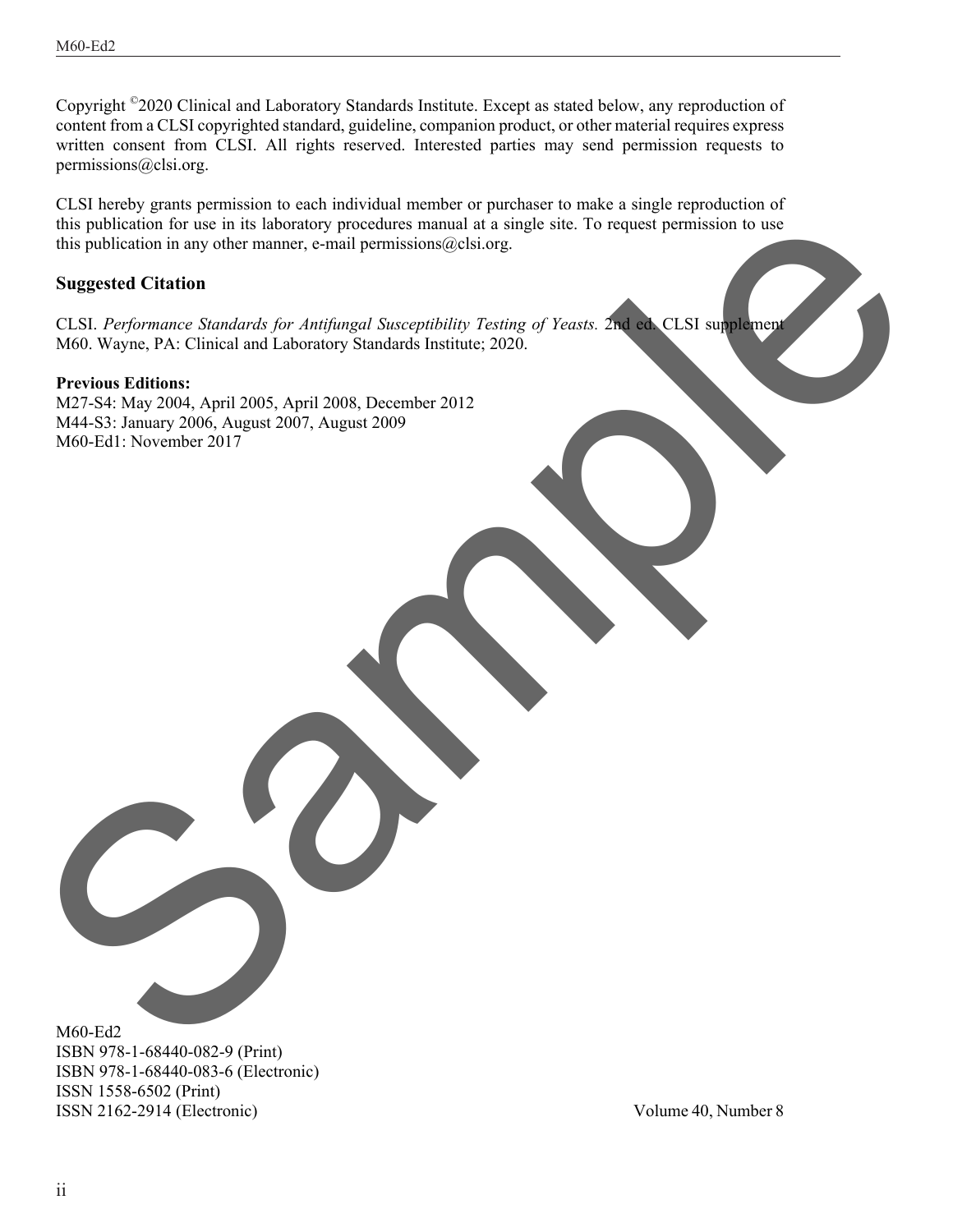# **Contents**

| Table 1. Minimal Inhibitory Concentration Breakpoints for <i>In Vitro</i> Broth Dilution Susceptibility<br>Testing of Candida spp. and Select Antifungal Agents After 24-Hour Incubation1 |  |
|-------------------------------------------------------------------------------------------------------------------------------------------------------------------------------------------|--|
| Table 2. Solvents and Diluents for Preparing Stock Antifungal Agent Solutions for Broth                                                                                                   |  |
| Table 3. Recommended 24-Hour Minimal Inhibitory Concentration Limits for Quality Control                                                                                                  |  |
| Table 4. Recommended 48-Hour Minimal Inhibitory Concentration Limits for Two Quality                                                                                                      |  |
| Table 5. Zone Diameter and Equivalent Minimal Inhibitory Concentration Breakpoints for Select                                                                                             |  |
| Table 6. Recommended Quality Control Zone Diameter (mm) Ranges After 24-Hour                                                                                                              |  |
| The Quality Management System Approach                                                                                                                                                    |  |
|                                                                                                                                                                                           |  |
|                                                                                                                                                                                           |  |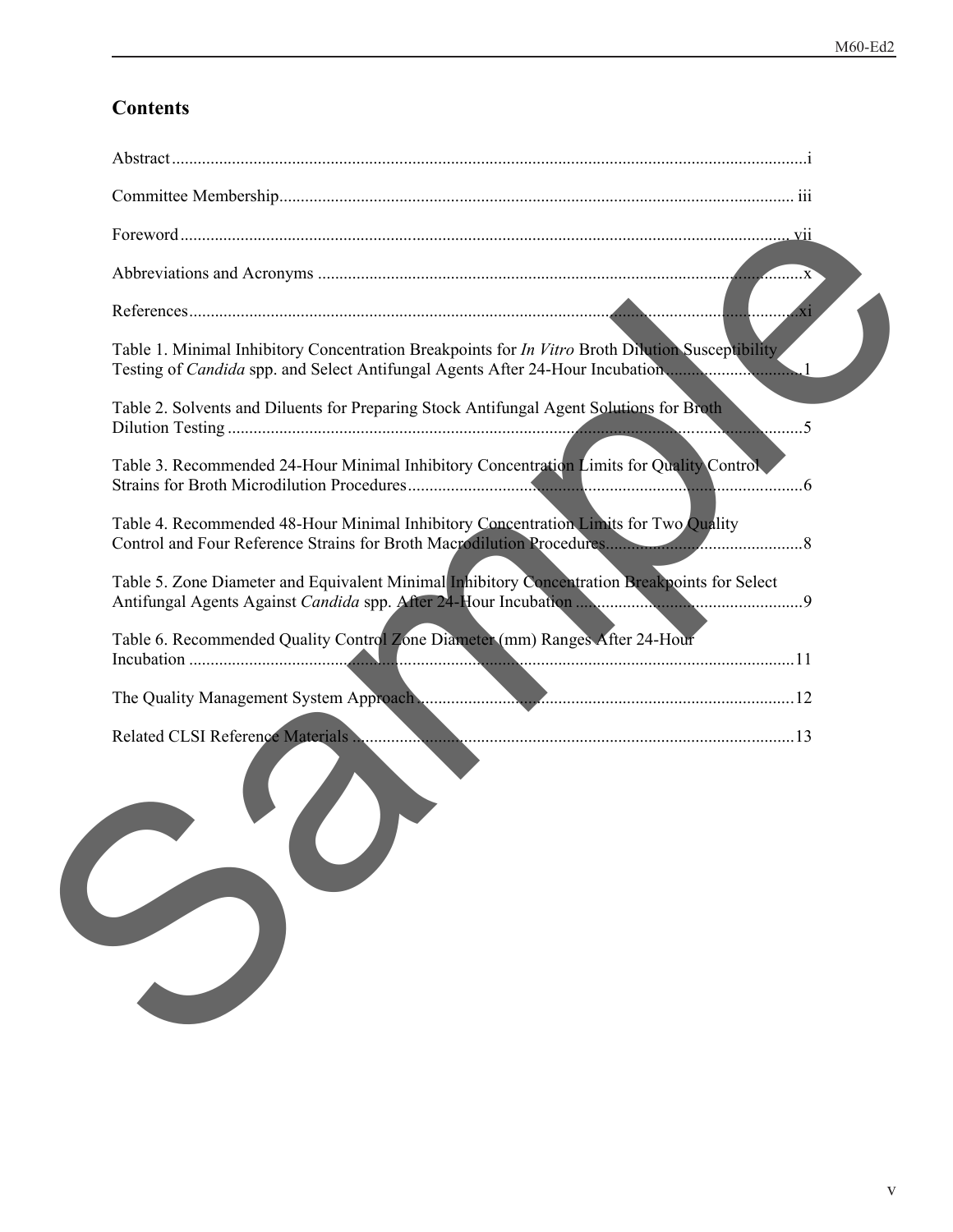## **Foreword**

The breakpoints and interpretive categories provided in this document are generated using the reference methods for antifungal susceptibility testing of yeasts described in CLSI documents M27<sup>1</sup> and M44.<sup>2</sup> These reference methods may be used for:

- Routine antifungal testing of patient isolates to guide therapy
- Evaluation of commercial devices that will be used in medical laboratories
- Testing of new agents or systems by drug or device manufacturers

Results generated by reference methods, such as those described in CLSI documents, may be used by regulatory authorities to evaluate commercial susceptibility testing device performance as part of the commercial device approval process. Regulatory clearance indicates that the commercial susceptibility testing device provides results that are substantially equivalent to those generated using reference methods for the organisms and antimicrobial agents described in the device manufacturer's approved package insert.

However, CLSI breakpoints may differ from breakpoints approved by various regulatory organizations for many reasons, including:

- Database differences
- Data interpretation
- Dosage amounts used in different parts of the world
- Public health policies

Differences also exist because CLSI proactively evaluates the need for changing breakpoints. The reasons that breakpoints may change, as well as the manner in which CLSI evaluates data and determines breakpoints, are described in CLSI document M23.<sup>3</sup>

When CLSI decides to change an existing breakpoint, regulatory organizations may also review data to determine how the changes may affect antimicrobial agent safety and effectiveness for the approved indications. When a regulatory authority changes breakpoints, commercial device manufacturers may have to conduct a clinical trial, submit the data to the regulatory organization, and await review and approval. For these reasons, a delay of one or more years may be needed if a device manufacturer decides to implement a breakpoint change. Some regulatory and accreditation requirements permit laboratories using cleared or approved testing devices to use existing regulatory organization breakpoints. Either the regulatory approved breakpoints or CLSI breakpoints may be acceptable to laboratory accreditation organizations. Other regulatory and accreditation requirements vary. Each laboratory should consult its susceptibility test system manufacturer for additional information on the breakpoints used in its system software. Laboratories should be aware of their specific regulatory and accreditation requirements for using CLSI breakpoints. FRomine and the proposed and the sample developers and the sample developers are all the sample of the sample of the sample of the sample of the sample of the sample of the sample of the sample of the sample of the sample

Following discussions with appropriate stakeholders (eg, infectious diseases practitioners and pharmacy practitioners, the hospital's pharmacy and therapeutics and infection prevention committees), laboratories may implement newly approved or revised CLSI breakpoints as soon as they are published. Some devices might specify antimicrobial test concentrations that are sufficient to interpret susceptibility and resistance to an agent using the CLSI breakpoints. In such cases, after appropriate validation as outlined in CLSI document  $M52<sup>4</sup>$  a laboratory could choose to interpret and report results from that device using CLSI breakpoints.

**NOTE:** Current fungal taxonomy is under revision. Many genera have both a teleomorph (sexual state) and an anamorph (asexual state) name. In this document, the traditional *Candida* anamorph names are used to provide continuity with both past procedures and associated documents such as CLSI document M27.<sup>1</sup>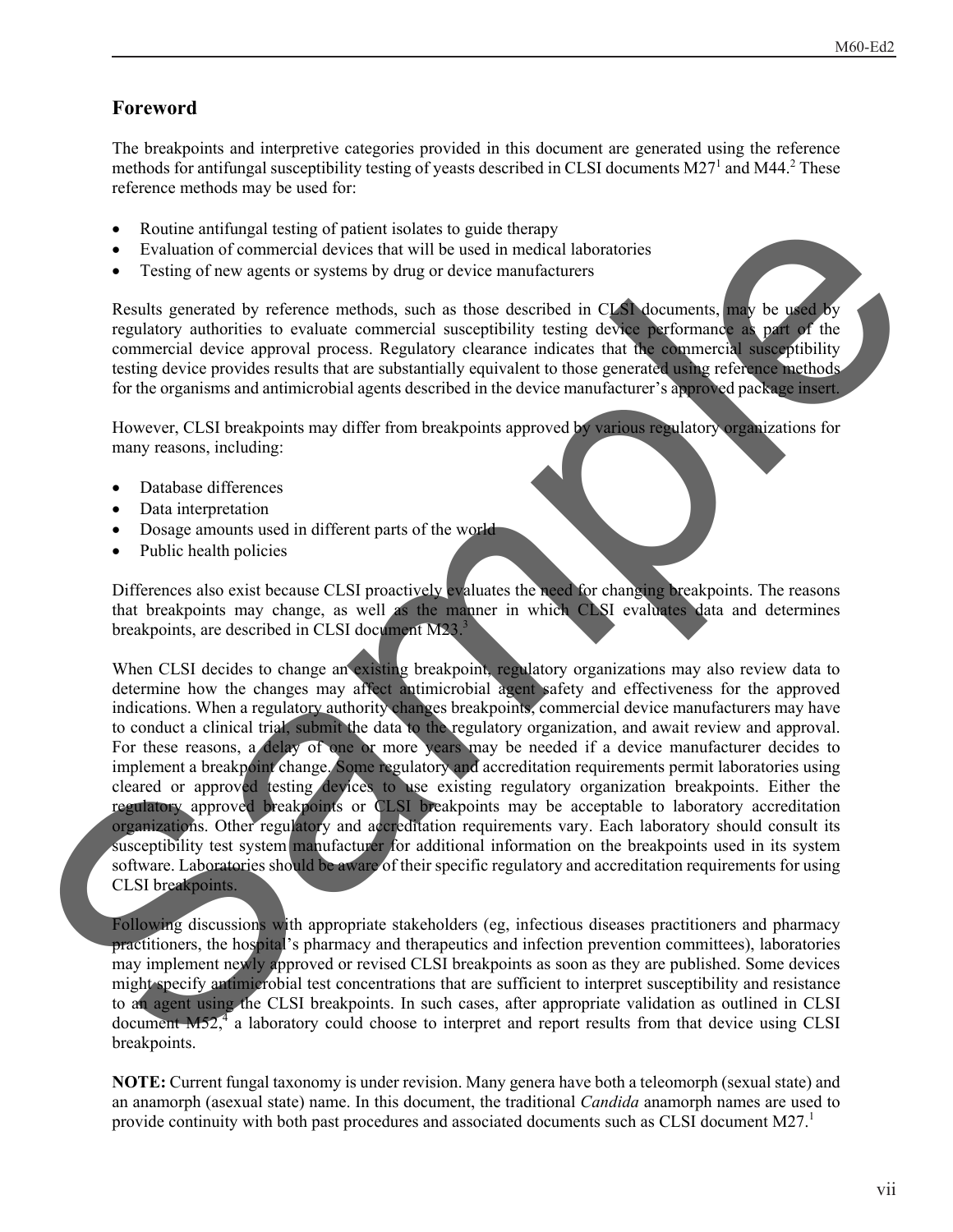### **Overview of Changes**

This document replaces the previous edition of the approved document, M60-Ed1, published in 2017. Several changes were made in this edition, including:

- **Table 1. Minimal Inhibitory Concentration Breakpoints for** *In Vitro* **Broth Dilution Susceptibility Testing of** *Candida* **spp. and Select Antifungal Agents After 24-Hour Incubation:**
	- Added footnote and references regarding recommendations for interpreting *Candida parapsilosis* breakpoints
	- Revised footnote regarding intrinsic resistance of *Candida krusei* to fluconazole
- **Table 2. Solvents and Diluents for Preparing Stock Antifungal Agent Solutions for Broth Dilution Testing:**
	- Added solvent and diluent information for:
		- o Ibrexafungerp
		- o Manogepix
		- o Rezafungin
- **Table 3. (formerly Table 4) Recommended 24-Hour Minimal Inhibitory Concentration Limits for Quality Control Strains for Broth Microdilution Procedures:**

**NOTE 1:** In the previous edition of M60, Table 3 contained 48-hour QC ranges, and Table 4 contained 24-hour QC ranges. In this edition, the tables have been transposed.

**NOTE 2:** The minimal inhibitory concentration (MIC) QC ranges for ibrexafungerp were adopted by the Subcommittee on Antifungal Susceptibility Tests during the annual meetings in January 2019 and January 2020. These QC ranges are tentative and are open for comment for one year from the publication of M60. Testing of Carolina teps and Select Antifiangal Agents Africa Heliour Incidential Control benefits and informations control benefits in intervalsed parameters.<br>
Testing Solvents and Information for Preparing Sciences of C

- Added MIC QC ranges for:
	- o Ibrexafungerp
		- *C. krusei* ATCC® 6258
		- *C. parapsilosis* ATCC<sup>®</sup> 22019

#### **Manogepix**

- *Candida albicans* ATCC® 90028
- *C. parapsilosis* ATCC® 22019
- o Rezafungin
	- *C. krusei* ATCC® 6258
		- *C. parapsilosis* ATCC® 22019
- Revised NOTE regarding MICs
- *Deleted* NOTE regarding tentative 24-hour MIC QC ranges
- **Table 5. Zone Diameter and Equivalent Minimal Inhibitory Concentration Breakpoints for Select Antifungal Agents Against** *Candida* **spp. After 24-Hour Incubation:** 
	- Revised footnote regarding intrinsic resistance of *Candida krusei* to fluconazole
	- **Deleted** footnotes regarding tentative zone diameter interpretive categories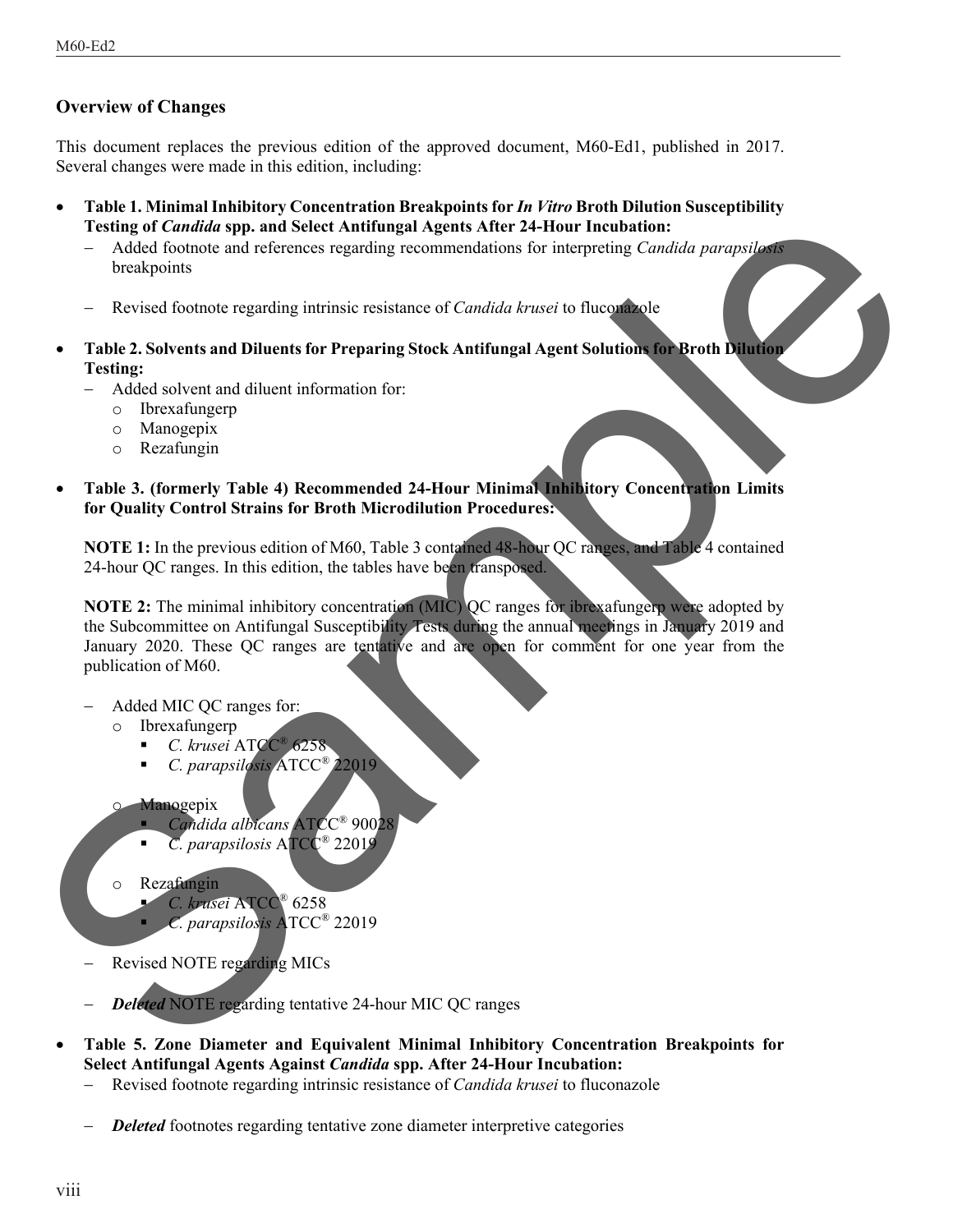#### **Table 6. Recommended Quality Control Zone Diameter (mm) Ranges After 24-Hour Incubation:**

**NOTE:** The QC zone diameter ranges were adopted by the Subcommittee on Antifungal Susceptibility Tests during the annual meetings in January 2019 and January 2020. These zone diameter QC ranges are tentative and are open for comment for one year from the publication of M60.

- Added disk diffusion QC ranges for:
	- $\circ$  Manogepix
		- *C. albicans* ATCC® 90028
		- *C. parapsilosis* ATCC® 22019
		- *Candida tropicalis* ATCC® 750
	- o Rezafungin
		- *C. albicans* ATCC® 90028
		- *C. krusei* ATCC® 6258
		- *C. parapsilosis* ATCC® 22019
		- *C. tropicalis* ATCC® 750
- **Deleted** footnote regarding tentative zone diameter QC ranges

**NOTE:** The content of this document is supported by the CLSI consensus process and does not necessarily reflect the views of any single individual or organization.

#### **Key Words**

Antifungal agent, azole, breakpoint, broth dilution, disk diffusion, echinocandin, interpretive category, minimal inhibitory concentration, quality control, susceptibility testing, yeasts, zone diameter Added dist diffusion OC magnetic Terms<br>
C. Roblincon, ATCC<sup>2</sup> 2003<br>
C. C. Roblincol, ATCC<sup>2</sup> 2019<br>
C. C. Roblincol, ATCC<sup>2</sup> 250<br>
Regularity (New Case ATCC<sup>2</sup> 250<br>
C. *C. Roblincol, ATCC<sup>2</sup> 250*<br>
C. *C. Roblincol, ATCC<sup>2</sup>*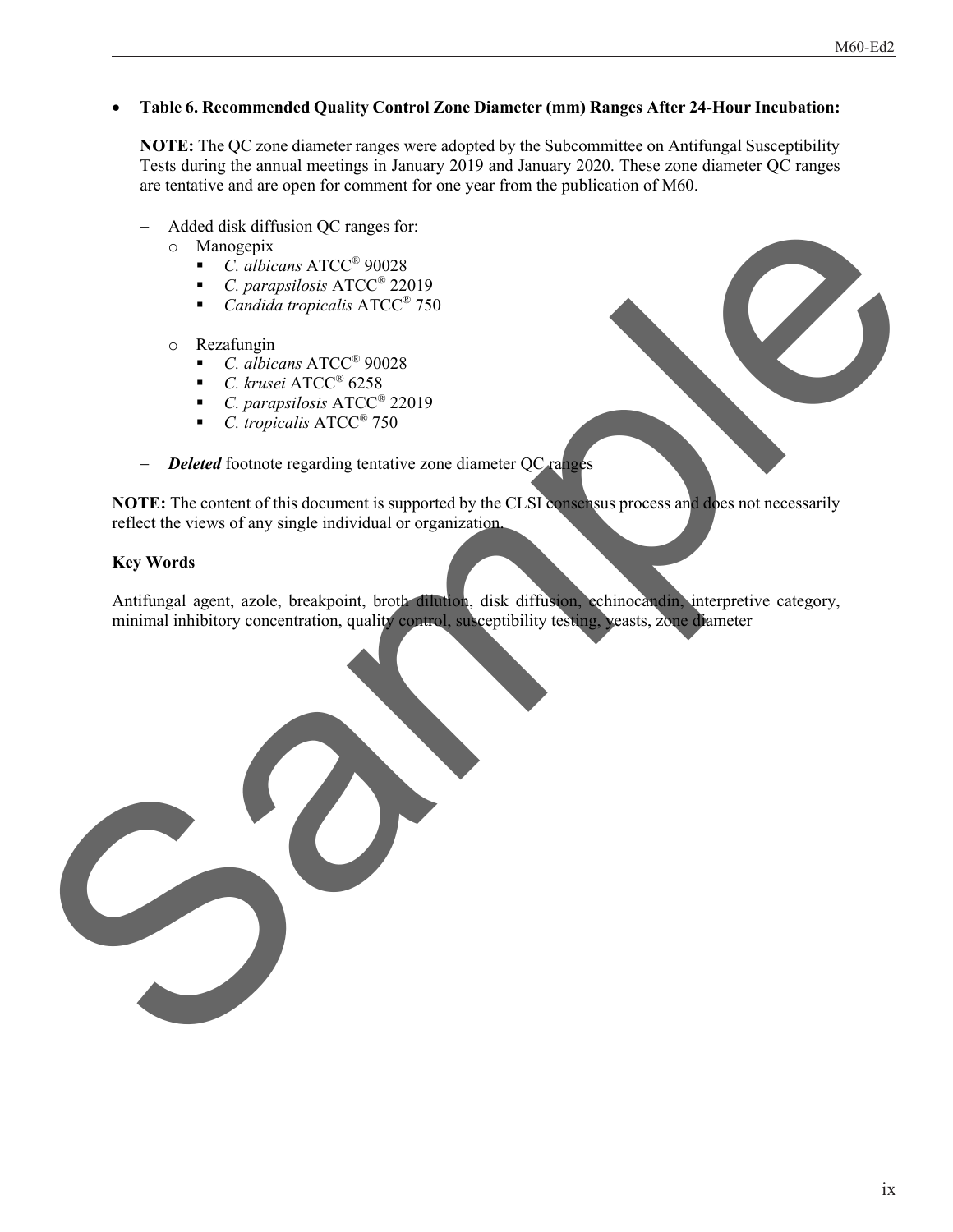# **Table 1. Minimal Inhibitory Concentration Breakpoints for** *In Vitro* **Broth Dilution Susceptibility Testing of** *Candida* **spp. and Select Antifungal Agents After 24-Hour Incubation**

|                                                                                           |                                                                                                                                                                                                                                                                                                                                                                                                                                                                                                                                       | <b>MIC Breakpoints and Interpretive</b> |                   |                          |             |
|-------------------------------------------------------------------------------------------|---------------------------------------------------------------------------------------------------------------------------------------------------------------------------------------------------------------------------------------------------------------------------------------------------------------------------------------------------------------------------------------------------------------------------------------------------------------------------------------------------------------------------------------|-----------------------------------------|-------------------|--------------------------|-------------|
|                                                                                           |                                                                                                                                                                                                                                                                                                                                                                                                                                                                                                                                       |                                         | Categories, µg/mL |                          |             |
| Antifungal Agent <sup>a</sup>                                                             | <b>Species</b>                                                                                                                                                                                                                                                                                                                                                                                                                                                                                                                        | S                                       | $I^{\rm b}$       | SDD <sup>c</sup>         | $\mathbf R$ |
| Anidulafungin <sup>1,d</sup>                                                              | C. albicans                                                                                                                                                                                                                                                                                                                                                                                                                                                                                                                           | $\leq 0.25$                             | 0.5               | $\overline{\phantom{0}}$ | $\geq$ 1    |
|                                                                                           | C. glabrata                                                                                                                                                                                                                                                                                                                                                                                                                                                                                                                           | $\leq 0.12$                             | 0.25              |                          | $\geq 0.5$  |
|                                                                                           | C. guilliermondii                                                                                                                                                                                                                                                                                                                                                                                                                                                                                                                     | $\leq$ 2                                | $\overline{4}$    | $\qquad \qquad -$        | $\geq 8$    |
|                                                                                           | C. krusei                                                                                                                                                                                                                                                                                                                                                                                                                                                                                                                             | $\leq 0.25$                             | 0 <sub>5</sub>    |                          | $\geq 1$    |
|                                                                                           | $C.$ parapsilosis $e$                                                                                                                                                                                                                                                                                                                                                                                                                                                                                                                 | $\leq$ 2                                | $\overline{4}$    |                          | $\geq 8$    |
|                                                                                           | C. tropicalis                                                                                                                                                                                                                                                                                                                                                                                                                                                                                                                         | $\leq 0.25$                             | 0.5               |                          | $\geq 1$    |
| Caspofungin <sup>1,d,f</sup>                                                              | C. albicans                                                                                                                                                                                                                                                                                                                                                                                                                                                                                                                           | $\leq 0.25$                             | 0.5               |                          | $\geq$ 1    |
|                                                                                           | C. glabrata                                                                                                                                                                                                                                                                                                                                                                                                                                                                                                                           | $\leq 0.12$                             | 0.25              |                          | $\geq 0.5$  |
|                                                                                           | C. guilliermondii                                                                                                                                                                                                                                                                                                                                                                                                                                                                                                                     | $\leq$ 2                                | $\overline{4}$    |                          | $\geq 8$    |
|                                                                                           | C. krusei                                                                                                                                                                                                                                                                                                                                                                                                                                                                                                                             | $\leq 0.25$                             | 0.5               |                          | $\geq\!1$   |
|                                                                                           | $C.$ parapsilosis $e$                                                                                                                                                                                                                                                                                                                                                                                                                                                                                                                 | $\leq$ 2                                | $\overline{4}$    | $\qquad \qquad -$        | ${\geq}\,8$ |
|                                                                                           | C. tropicalis                                                                                                                                                                                                                                                                                                                                                                                                                                                                                                                         | $\leq 0.25$                             | 0.5               | $\qquad \qquad -$        | $\geq\!1$   |
| Fluconazole <sup>2,c</sup>                                                                | C. albicans                                                                                                                                                                                                                                                                                                                                                                                                                                                                                                                           | $\leq$ 2                                |                   | $\overline{4}$           | $\geq 8$    |
|                                                                                           | $C.$ glabrata $\frac{8}{3}$                                                                                                                                                                                                                                                                                                                                                                                                                                                                                                           |                                         |                   | $\frac{1}{2}$ 32         | $\geq 64$   |
|                                                                                           | C. krusei <sup>h</sup>                                                                                                                                                                                                                                                                                                                                                                                                                                                                                                                |                                         |                   | $\overline{\phantom{0}}$ |             |
|                                                                                           | C. parapsilosis <sup>e</sup>                                                                                                                                                                                                                                                                                                                                                                                                                                                                                                          | $\leq$ 2                                |                   | $\overline{4}$           | $\geq 8$    |
|                                                                                           | C. tropicalis                                                                                                                                                                                                                                                                                                                                                                                                                                                                                                                         | $\leq$ 2                                |                   | $\overline{4}$           | $\geq 8$    |
| Micafungin <sup>1,d</sup>                                                                 | C. albicans                                                                                                                                                                                                                                                                                                                                                                                                                                                                                                                           | $\leq 0.25$                             | 0.5               |                          | $\geq$ 1    |
|                                                                                           | C. glabrata                                                                                                                                                                                                                                                                                                                                                                                                                                                                                                                           | $\leq 0.06$                             | 0.12              | $\qquad \qquad -$        | $\geq 0.25$ |
|                                                                                           | C. guilliermondii                                                                                                                                                                                                                                                                                                                                                                                                                                                                                                                     | $\leq$ 2                                | $\overline{4}$    | $\overline{\phantom{0}}$ | $\geq 8$    |
|                                                                                           | C. krusei                                                                                                                                                                                                                                                                                                                                                                                                                                                                                                                             | $\leq 0.25$                             | 0.5               |                          | $\geq$ 1    |
|                                                                                           | C. parapsilosis <sup>e</sup>                                                                                                                                                                                                                                                                                                                                                                                                                                                                                                          | $\leq$ 2                                | $\overline{4}$    | $\overline{\phantom{0}}$ | ${\geq}\,8$ |
|                                                                                           | C. tropicalis                                                                                                                                                                                                                                                                                                                                                                                                                                                                                                                         | $\leq 0.25$                             | 0.5               | $\overline{\phantom{0}}$ | $\geq\!1$   |
| Voriconazole <sup>3,d</sup>                                                               | C. albicans                                                                                                                                                                                                                                                                                                                                                                                                                                                                                                                           | $\leq 0.12$                             | $0.25 - 0.5$      | $\overline{\phantom{m}}$ | $\geq$ 1    |
|                                                                                           | C. glabrata <sup>i</sup>                                                                                                                                                                                                                                                                                                                                                                                                                                                                                                              |                                         |                   | $\overline{\phantom{0}}$ | $\equiv$    |
|                                                                                           | C. krusei                                                                                                                                                                                                                                                                                                                                                                                                                                                                                                                             | $\leq 0.5$                              |                   | $\qquad \qquad -$        | $\geq$ 2    |
|                                                                                           | parapsilosis <sup>e</sup>                                                                                                                                                                                                                                                                                                                                                                                                                                                                                                             | $\leq 0.12$                             | $0.25 - 0.5$      | $\overline{\phantom{0}}$ | $\geq\!1$   |
|                                                                                           | C. tropicalis                                                                                                                                                                                                                                                                                                                                                                                                                                                                                                                         | $\leq 0.12$                             | $0.25 - 0.5$      |                          | >1          |
| dependent.                                                                                | Abbreviations: I, intermediate; MIC, minimal inhibitory concentration; R, resistant; S, susceptible; SDD, susceptible-dose<br><b>Footnotes</b>                                                                                                                                                                                                                                                                                                                                                                                        |                                         |                   |                          |             |
| a.                                                                                        | Breakpoints may also be used for 48-hour readings if the 24-hour growth control shows insufficient growth.                                                                                                                                                                                                                                                                                                                                                                                                                            |                                         |                   |                          |             |
| $\mathbf{b}$ .<br>in situations in which drug penetration is maximized.                   | The intermediate category provides a buffer zone for antimicrobial susceptibility testing that is necessary to avoid major and<br>very major errors that may occur, given the inherent variability of the <i>in vitro</i> testing method. Available data do not permit<br>isolates with minimal inhibitory concentration (MIC) results in the intermediate range to be clearly categorized as either<br>"susceptible" or "resistant." Strains with intermediate MICs may respond clinically to a higher-than-standard dose of drug or |                                         |                   |                          |             |
| c.                                                                                        | Susceptibility depends on achieving the maximum possible blood level. For fluconazole, doses higher than the standard dosing                                                                                                                                                                                                                                                                                                                                                                                                          |                                         |                   |                          |             |
| amount (6 mg/kg/day) may be needed in adults with normal renal function and body habitus. |                                                                                                                                                                                                                                                                                                                                                                                                                                                                                                                                       |                                         |                   |                          |             |

#### **Footnotes**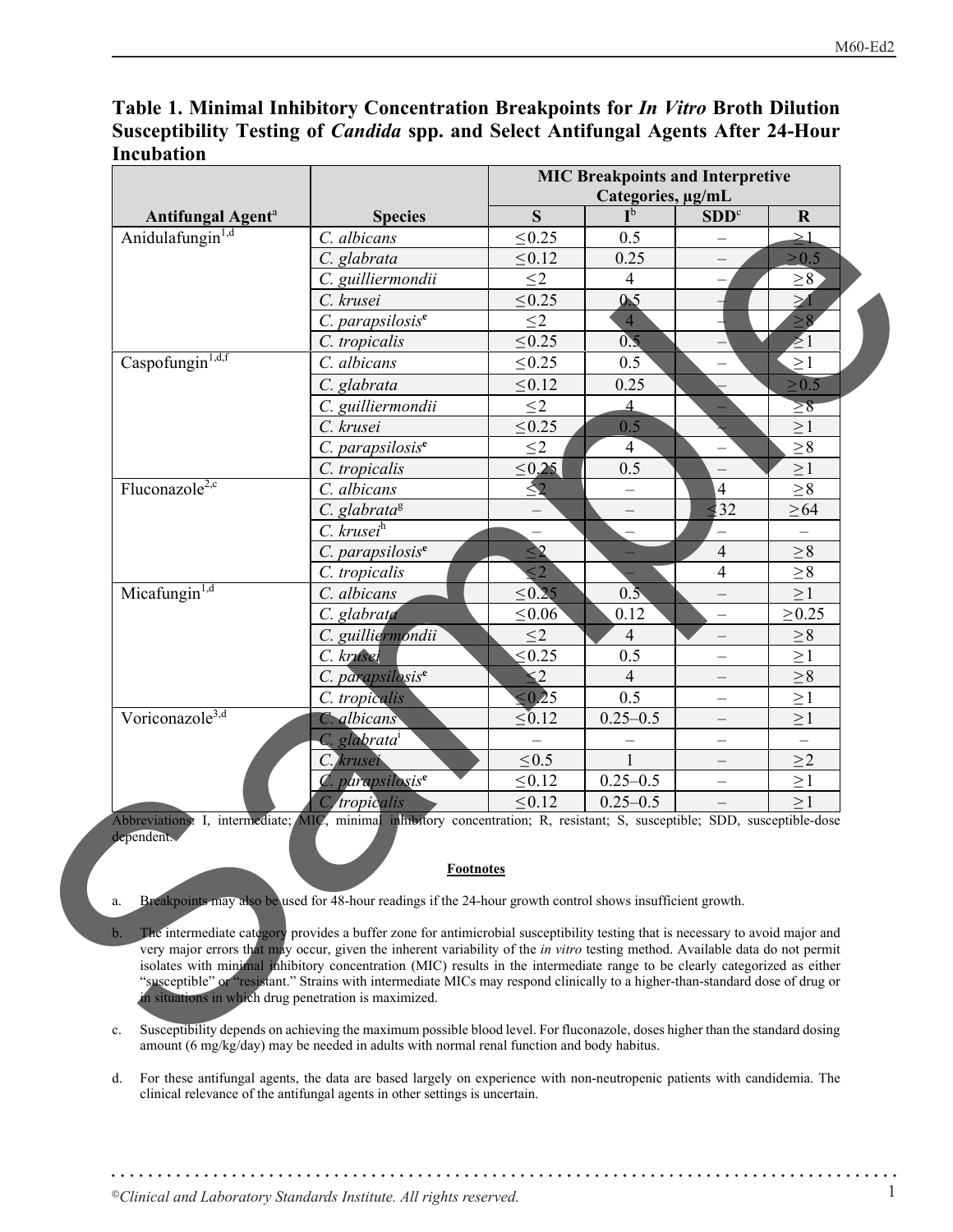#### **Table 1. (Continued)**

- **e. For** *C. parapsilosis* **complex***,* **when no further species determination has been performed, because the prevalence of the cryptic species (***Candida orthopsilosis* **or** *Candida metapsilosis***) is low,** *C. parapsilosis* **breakpoints may be applied.4-8 However, if further species determination identifies one of the cryptic species within the complex,** *C. parapsilosis* **breakpoints should not be applied. Instead, it should be indicated on the laboratory report that no breakpoints exist for interpretation, and use of epidemiological cutoff values (ECVs) should be considered (see CLSI document M599).**
- f. Caspofungin susceptibility testing *in vitro* has been associated with significant interlaboratory variability, contributing to reports of false resistance when the reference method described in CLSI document M27<sup>10</sup> is used.<sup>11</sup> The cause of the variability is unclear. When caspofungin is tested, susceptible results may be reported as "susceptible." However, laboratories should confirm "intermediate" or "resistant" results with one of the following options:
	- Additional susceptibility testing with micafungin<sup>12</sup> or anidulafungin<sup>13</sup>
	- DNA sequence analysis of *FKS* genes to identify resistance hot-spot mutations in *FKS1* (all *Candida* spp.) and *FKS2* (*C.*  glabrata only)<sup>14,15</sup>
	- Sending the isolate to a referral laboratory for confirmation

*Candida* spp. that are resistant to anidulafungin or micafungin or that possess characteristic *FKS* hot-spot mutations are considered resistant to all echinocandins, including caspofungin, and should be reported as such.<sup>12,1</sup>

- g. For fluconazole, these breakpoints are based on extensive experience with mucosal and invasive infections due to *Candida* spp. When an isolate is identified as *C. glabrata* and the MIC is ≤ 32 µg/mL, the clinician should determine whether fluconazole is appropriate in the specific clinical context. If so, patients should receive the maximum dosage regimen of fluconazole. Expert consultation on selecting a maximum dosage regimen may be useful.
- h. Isolates of *C. krusei* are intrinsically resistant to fluconazole, so their MICs should not be interpreted using this scale.
- i. For *C. glabrata* and voriconazole, current data are insufficient to demonstrate a correlation between *in vitro* susceptibility testing and clinical outcome.

**NOTE 1:** Information in boldface type is new or modified since the previous edition.

**NOTE 2:** The selected breakpoints have been established to distinguish resistant variants from susceptible isolates. Differences in breakpoints reflect methodological issues. Owing to *in vitro* methodological issues, the breakpoint for micafungin against *C. glabrata* is lower than that of other echinocandins, which does not reflect any inherent clinical differences in efficacy. True differences in antifungal activity among the echinocandins are rare.<sup>16</sup>

**NOTE 3:** The MIC breakpoints (µg/mL) for *Candida* spp. are shown against the indicated agents. If MICs are measured using a scale yielding results that fall between the categories, the next highest category is implied. Thus, an isolate for which the fluconazole MIC equals 3 µg/mL would be placed in the "susceptible-dose dependent" category.

**NOTE 4: Per CLSI document M61,<sup>17</sup> previous breakpoints for itraconazole and flucytosine were** established with minimal clinical data. Emerging data now suggest that the previous breakpoints were not correct and should not be used. For *Candida* spp. and itraconazole, ECVs that define the limit of the wildtype distribution are established and may be useful for distinguishing between wild-type and non-wild-type isolates (those with acquired known resistance mechanisms) (see CLSI documents  $\overline{M57}^{18}$  and  $\overline{M59}^{9}$ ). Considerate a securities that the constraints are considered to the constraint of the constraints are considered to the constraint of the constraints are considered to the constraints and the constraints are considered to

#### **References for Table 1**

<sup>1</sup> Pfaller MA, Diekema DJ, Andes D, et al.; CLSI Subcommittee for Antifungal Testing. Clinical breakpoints for the echinocandins and *Candida* revisited: integration of molecular, clinical, and microbiological data to arrive at species-specific interpretive criteria. *Drug Resist Updat.* 2011;14(3):164-176.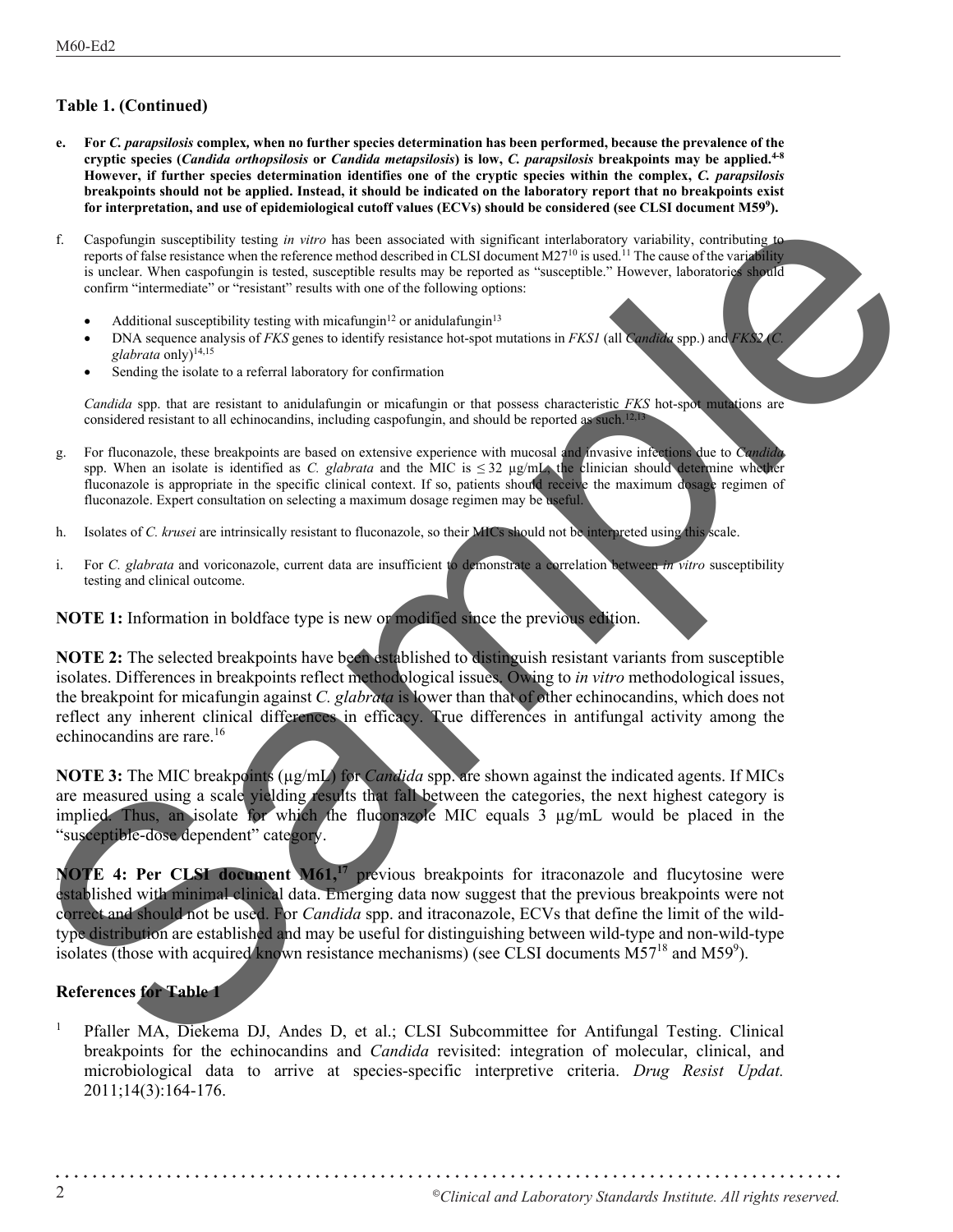| o                       | Solvent <sup>a,b</sup>         |                       |
|-------------------------|--------------------------------|-----------------------|
|                         | (Full-Strength and             | <b>Diluent</b>        |
| <b>Antifungal Agent</b> | <b>Intermediate Solutions)</b> | (Final Concentration) |
| Amphotericin B          | <b>DMSO</b>                    | Medium                |
| Anidulafungin           | <b>DMSO</b>                    | Medium                |
| Caspofungin             | <b>DMSO</b>                    | Medium                |
| Fluconazole             | <b>DMSO</b>                    | Medium                |
| Flucytosine             | <b>DMSO</b>                    | Medium                |
| <b>Ibrexafungerp</b>    | <b>DMSO</b>                    | <b>Medium</b>         |
| Isavuconazole           | <b>DMSO</b>                    | Medium                |
| Itraconazole            | <b>DMSO</b>                    | Medium                |
| Ketoconazole            | <b>DMSO</b>                    | Medium                |
| Manogepix               | <b>DMSO</b>                    | <b>Medium</b>         |
| Micafungin              | <b>DMSO</b>                    | Medium                |
| Posaconazole            | <b>DMSO</b>                    | Medium                |
| Rezafungin              | <b>DMSO</b>                    | <b>Medium</b>         |
| Voriconazole            | <b>DMSO</b>                    | Medium                |

## **Table 2. Solvents and Diluents for Preparing Stock Antifungal Agent Solutions for Broth Dilution Testing**

Abbreviation: DMSO, dimethyl sulfoxide.

#### **Footnotes**

- a. Dimethyl sulfoxide (DMSO) can be toxic and also enables other drugs to be absorbed through the skin. Before DMSO is used, the DMSO safety data sheet should be consulted.
- b. The laboratory should follow the manufacturer's recommendations when selecting a solvent.

**NOTE:** Information in boldface type is new or modified since the previous edition. Sample